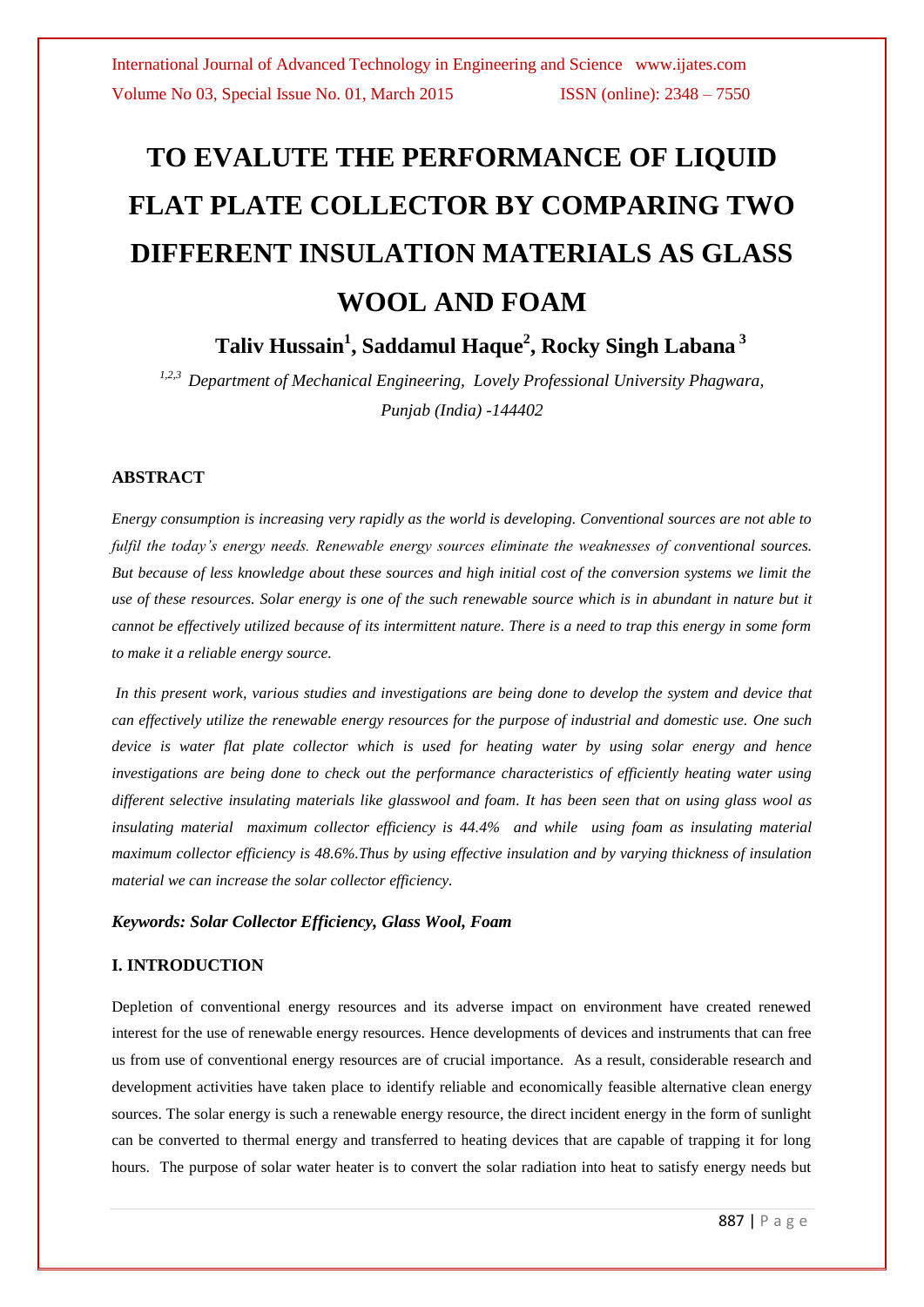## International Journal of Advanced Technology in Engineering and Science www.ijates.com Volume No 03, Special Issue No. 01, March 2015 ISSN (online): 2348 – 7550

with some limitations it is not being used on grid scale because of its poor efficiency and higher initial cost. So there is a requirement of advancement in the solar water heater using flat plate collector to overcome its limitations so that it can be used as a replacement of conventional heaters and power generation devices. Solar collector absorbs the incoming solar radiation, converting it into thermal energy at the absorbing surface, and transferring the energy to a fluid flowing through the collector.

**Clarence Kemp et al.** patented the old design of metal tanks exposed to the sun by adding a metal panel to the tank, in order to increase the efficiency of the solar tank. In the beginning of the 20th century, inventors designed improved systems, but still the heating and the storage unit were one, and both were exposed to the weather and the cold nights. **William Bailey et al.** began selling the Day and Night solar water heater, which provided an insulated indoor water storage tank, supplied by a separate solar collector located outside the house and facing south. The collector consisted of a coiled pipe inside a glass covered box which had to be mounted below the storage tank. This allowed the hot water to circulate from the collector to the storage tank by natural convection. **Otanicar et al.** proposed a direct absorption solar collector operated on nanofluids. They demonstrate efficiency improvement up to 5% by utilizing nanofluids as the absorption mechanism. **E. Natarajan and R. Sathish et al.** suggest the use of nanomaterials in the solar devices to increase the heat transfer and that can be useful in energy saving and compact designs**. Groenhout et al.** suggested a novel design of a double-sided absorber with low emissivity selective surface coupled with high reflectance stationary concentrators to reduce the radiative and conductive losses through the back of the collector. This particular design reduce the net heat loss to be 30– 70% lower than conventional systems.

#### **II. EXPERIMENTAL SETUP**

The set up comprises of the wooden frame of dimension 900mm\* 1245mm. Two ports one as inlet and other at other end as outlet are made and the water is allowed to pass through the copper tubes that are installed below the absorber sheet and the glass cover. The aluminium sheet of 3 mm thickness is used as absorber sheet. The first experiment is carried out with glass wool as insulating material and other with the foam as insulating material. The thickness of insulating materials is same i.e 5 cm.

The dimensions of tubes are:

|                        | $10 \text{ mm}$ |
|------------------------|-----------------|
| Inner Diameter of Tube |                 |
|                        | $2 \text{ mm}$  |
| Thickness of Tube      |                 |
|                        | $100$ mm        |
| Spacing between Tubes  |                 |

the function of tubes and channels is to circulate the water. The water flowing through these tubes takes away the heat from the absorber plate.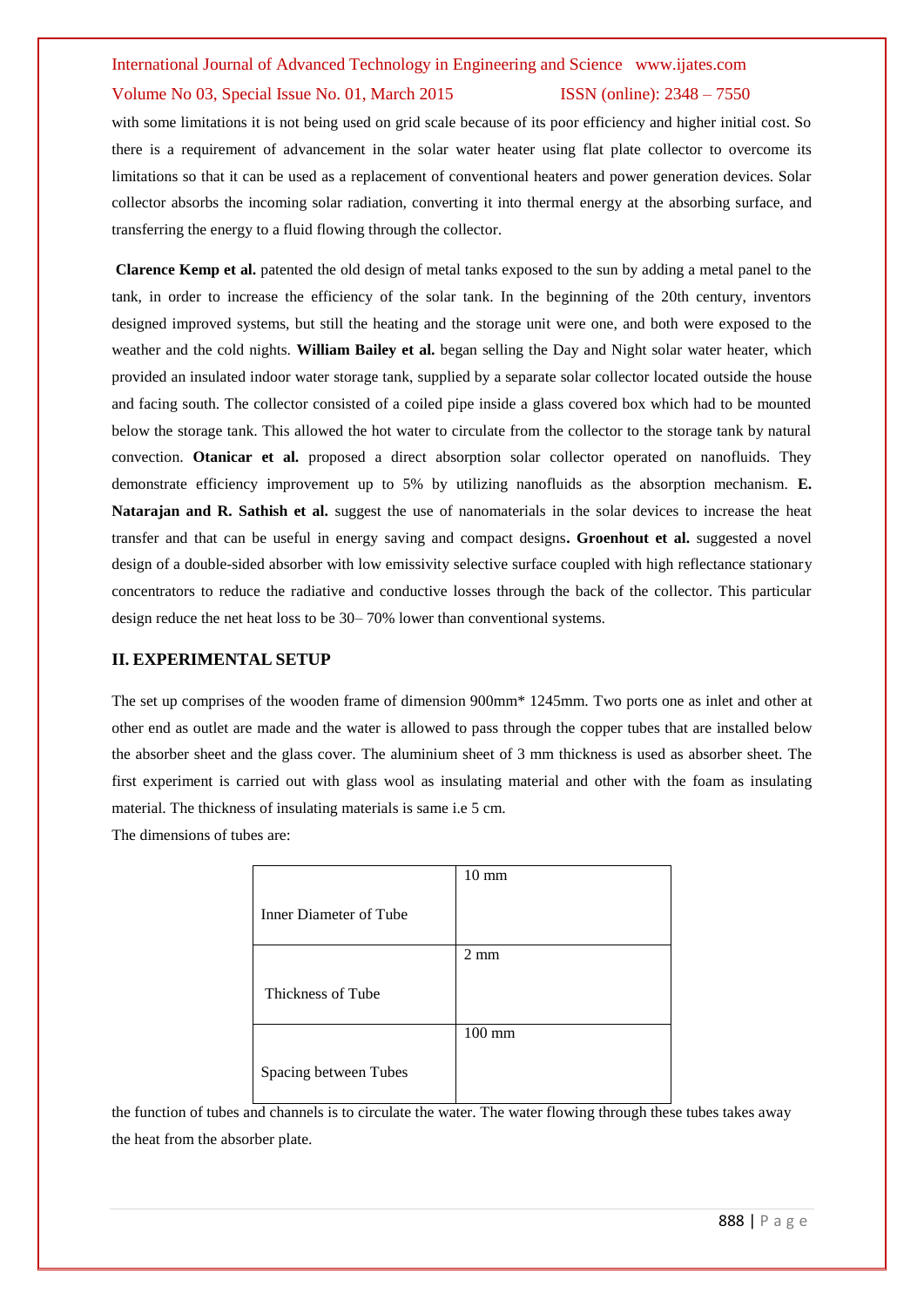International Journal of Advanced Technology in Engineering and Science www.ijates.com Volume No 03, Special Issue No. 01, March 2015 ISSN (online): 2348 – 7550



**Figure 1. Liquid flat plate collector**

Measuring devices and instruments

The different parameters are measured in this study. The instruments used are as follows:

- 1. Solar power meter
- 2. Temperature Sensor
- 3. Liquid mass flow rate Measurement

1. Solar power meter: Solar power meter is used to measure intensity of radiation falling on collector Surface in watt/ $m^2$ 

2. Temperature Sensor: The Dial gauge type temperature sensor is used to measure the temperature of the inlet and outlet water from the Water flat plate collector. The range of the dial gauge type temperature sensor is from 0-250°C.

3. Liquid mass flow rate Measurement: The liquid flow rate is measured by conventional method in which we have recorded the time required to fill the beaker of known volume. By the help of this data, we have calculated discharge(volume/time) at the outlet of the water flat plate collector.

#### **III.CALCULATION AND RESULT**

Formulae used and nomenclature:

Collector efficiency is defined as the ratio of the heat transferred to the flowing fluid to the heat received from the incident radiation (I) falling on the surface of the collector.

$$
\eta = \left(\frac{m * C_p * \Delta T}{I * A}\right)
$$

where  $m_f$  = mass flow rate in kg/sec

 $C_p$  = specific heat at constant pressure in J/kg.k

 $\Delta T = T_2 - T_1$  T<sub>2</sub> is the exit temperature

 $T_1$  is the inlet temperature

 $I =$  Intensity of radiation falling on Collector Surface in watt/m<sup>2</sup>

 $A =$  Area on which the radiation is falling in m<sup>2</sup>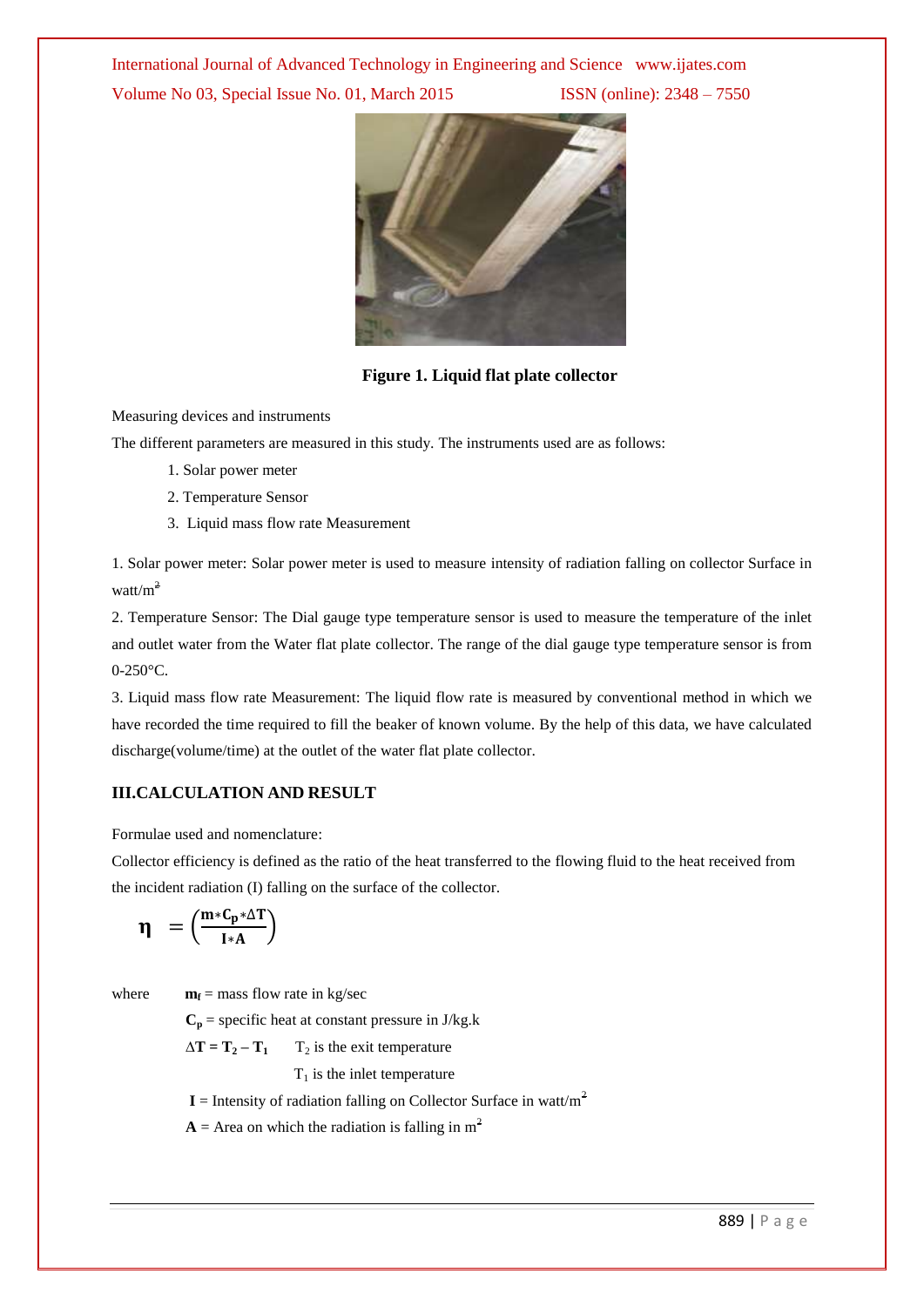#### **Table 1. Data obtained in experiment**

WHEN GLASS WOOL IS USED AS INSULATION MATERIAL

THICKNESS OF GLASS WOOL=5 CM

| Time     | Outlet<br>Temperature of<br>water<br>$T_2 (^{\circ}C)$ | Inlet<br>Temperature<br>of water<br>$T_1 (^\circ C)$ | Water<br><b>Flow Rate</b><br>$\mathbf{M}_{\mathbf{f}}$<br>(kg/s) | Solar<br>Intensity<br>I(W/m <sup>2</sup> ) | Temperature<br>difference<br>$\Delta T$<br>$(T_2-T_1)$ (°C) | Efficiency<br>η<br>(%) |
|----------|--------------------------------------------------------|------------------------------------------------------|------------------------------------------------------------------|--------------------------------------------|-------------------------------------------------------------|------------------------|
| 10:30 AM | 31                                                     | 24                                                   | 0.005                                                            | 615                                        | $\overline{7}$                                              | 21.2                   |
| 11:30 AM | 35                                                     | 24                                                   | 0.005                                                            | 658                                        | 11                                                          | 31.1                   |
| 12:30 PM | 40                                                     | 24                                                   | 0.005                                                            | 733                                        | 16                                                          | 40.7                   |
| 1:30 PM  | 43                                                     | 24                                                   | 0.005                                                            | 805                                        | 19                                                          | 44.4                   |
| 2:30 PM  | 41                                                     | 24                                                   | 0.005                                                            | 742                                        | 17                                                          | 42.7                   |
| 3:30 PM  | 33                                                     | 24                                                   | 0.005                                                            | 630                                        | $\overline{9}$                                              | 26.6                   |
| 4:30 PM  | 30                                                     | 24                                                   | 0.005                                                            | 605                                        | 6                                                           | 18.5                   |

#### **Table 2. Data obtained in experiment**

WHEN FOAM IS USED AS INSULATION MATERIAL

THICKNESS OF FOAM=5 CM

| Time     | Outlet<br>Temperature of<br>water<br>$T_2 (^\circ C)$ | Inlet<br>Temperature of<br>water<br>$T_1 (^\circ C)$ | Water Flow<br>$\mathbf{M}_{\mathbf{f}}$<br>Rate<br>(kg/s) | Solar<br>Intensity<br>I $(W/m^2)$ | Temperature<br>difference<br>$\Delta T$<br>$(T_2-T_1)$ (°C) | Efficiency<br>η<br>(%) |
|----------|-------------------------------------------------------|------------------------------------------------------|-----------------------------------------------------------|-----------------------------------|-------------------------------------------------------------|------------------------|
| 10:30 AM | 32                                                    | 24                                                   | 0.005                                                     | 615                               | 8                                                           | 24.2                   |
| 11:30 AM | 37                                                    | 24                                                   | 0.005                                                     | 658                               | 13                                                          | 36.8                   |
| 12:30 PM | 41                                                    | 24                                                   | 0.005                                                     | 733                               | 17                                                          | 43.2                   |
| 1:30 PM  | 45                                                    | 24                                                   | 0.005                                                     | 805                               | 21                                                          | 48.6                   |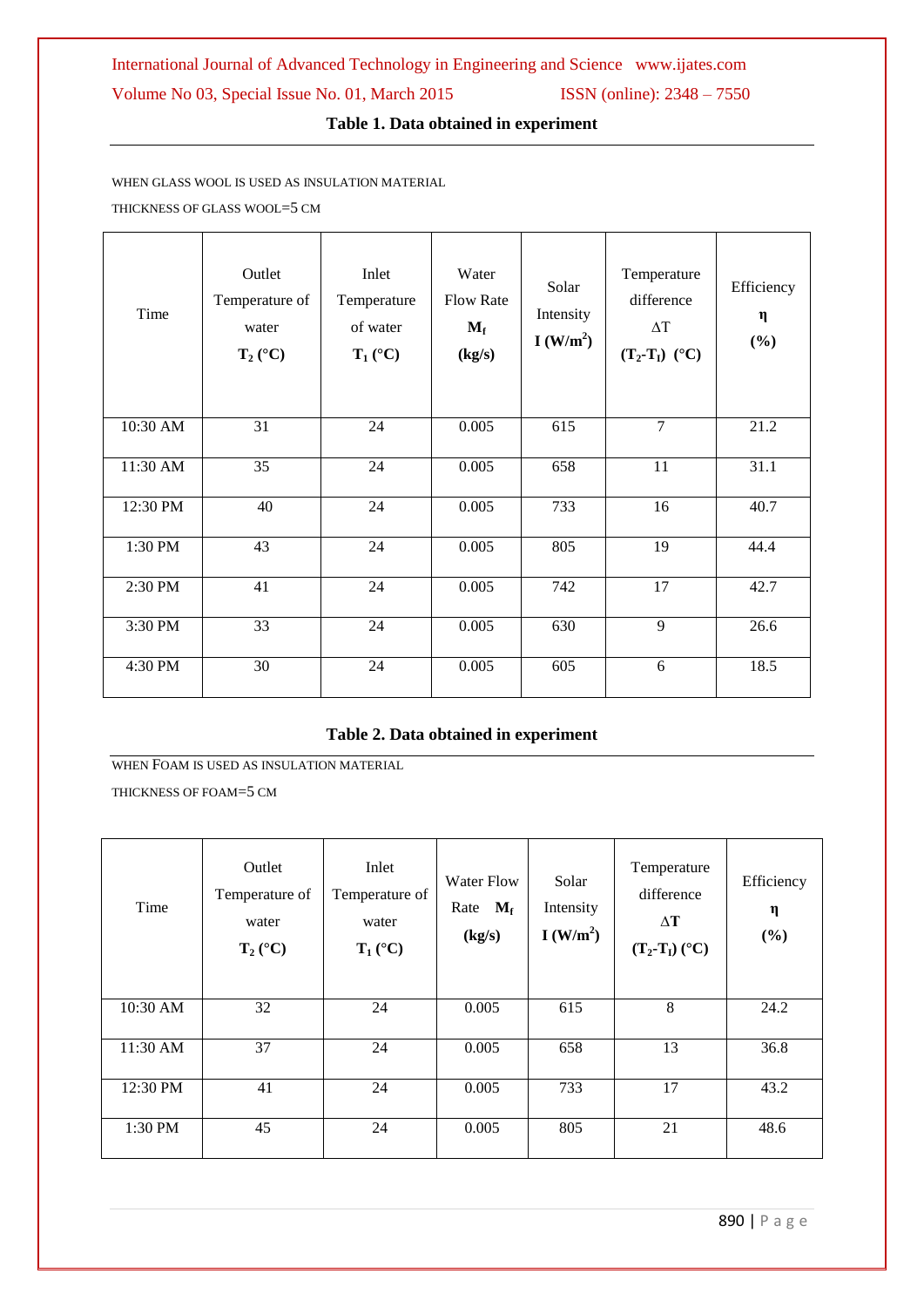### International Journal of Advanced Technology in Engineering and Science www.ijates.com Volume No 03, Special Issue No. 01, March 2015 ISSN (online): 2348 – 7550

| 2:30 PM | 42 | 24 | 0.005 | 742 | 18 | 45.2 |
|---------|----|----|-------|-----|----|------|
| 3:30 PM | 35 | 24 | 0.005 | 630 |    | 32.5 |
| 4:30 PM | 32 | 24 | 0.005 | 605 |    | 24.6 |

#### **IV. GRAPH ANALYSIS**

0 10 20 30 40 50 60 glass wool by a foam ■10:30  $11:30$  $12:30$ ■ 01:30 ■ 02:30 03:30 04:30

Comparison of efficiency of insulating material (glass wool and foam)

#### **Table 3. Comparison between two different insulation materials**

| Type of Insulating | Maximum efficiency | Max Temperature               | Thickness of material |
|--------------------|--------------------|-------------------------------|-----------------------|
| material           | (η)                | difference $\Delta T$<br>(°C) | (cm)                  |
| Glass wool         | 44.4               | 19                            |                       |
| Foam               | 48.6               | 21                            |                       |

#### **V. CONCLUSION**

Based on the review of the literature on solar collector, it has been found that solar collector was widely investigated both analytically and experimentally. A number of studies have been carried out in order to investigate the effect of various parameters on the performance of solar collector. Several promising advancement are taking place in the field of solar water heating system using flat plate collector. It is quite evident that by improvement in solar collector it can be used when conditions are not favourable. Optimization of operating parameters like orientation, fluid flow rate can also increase the efficiency. Thus we can conclude that by using different effective insulation materials and by varying the thickness of insulation materials we can increase the efficiency of Liquid flat plate collector.